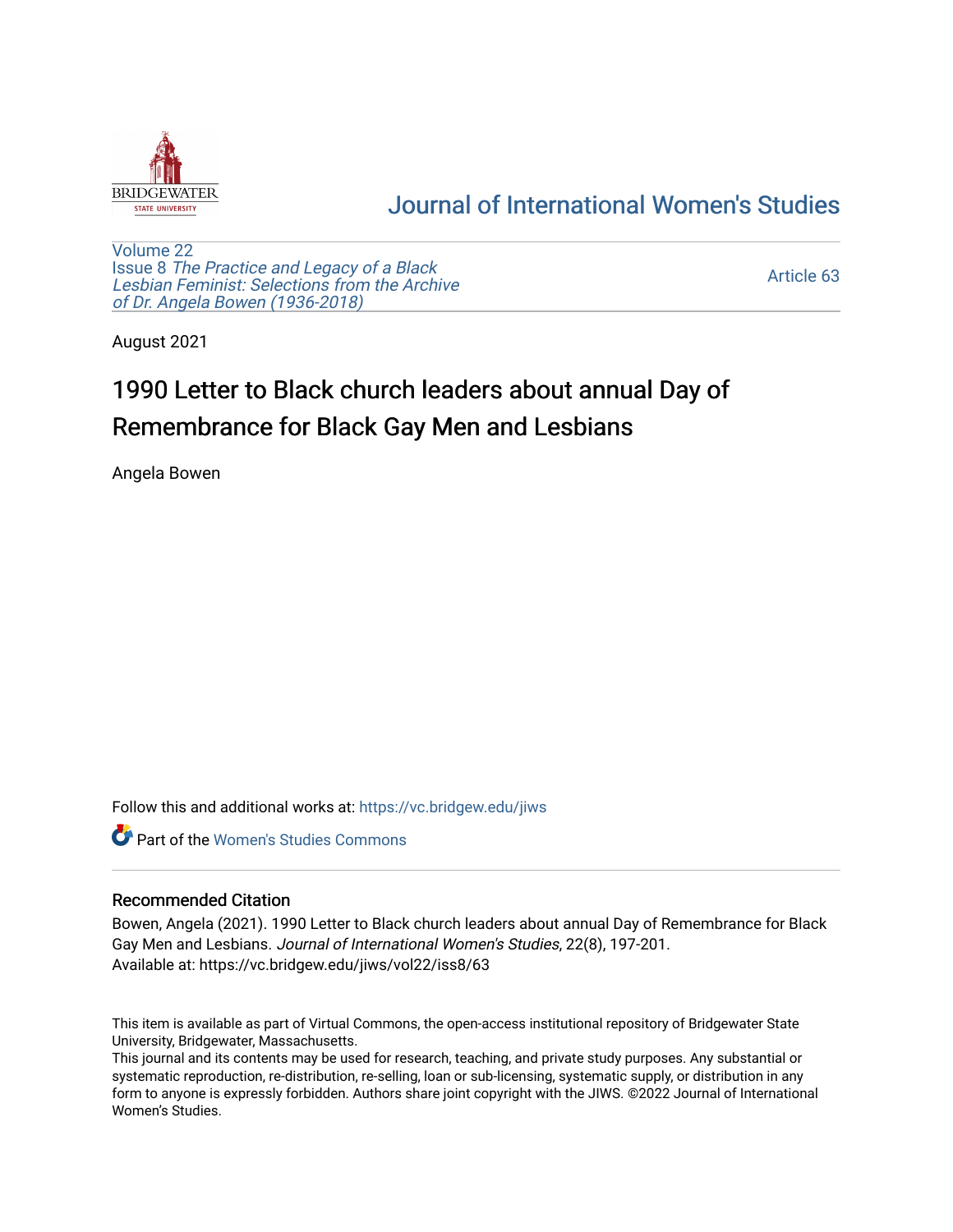Bowen: 1990 Letter to Black church leaders about annual Day of Remembrance for Black Gay Men and Lesbians

This journal and its contents may be used for research, teaching and private study purposes. Any substantial or systematic reproduction, re-distribution, re-selling, loan or sub-licensing, systematic supply or distribution in any form to anyone is expressly forbidden. ©2021 Journal of International Women's Studies.

Feb 16, 1990

Dear Reverend,

Sunday, February 25th is our second annual Day of Remembrance for Black Gay men and Lesbians. Instituted last year by the National Coalition for Black Lesbians and Gays (NCBLG), an 11-year-old grassroots organization which advocates for the rights of Black Gay men and Lesbians, the day will be celebrated by our chapters in various cities around the country, including our local Boston chapter, BCBLG.

NCBLG has chosen Black History Month as the appropriate time to honor our Black Gay and Lesbian dead, considering we have always been a part of the Black community, working and struggling and dying for our freedom as Black people. We are all aware that no people can respect themselves without claiming their own history. Before Black historian Carter G. Woodson created and championed the idea of setting aside a specific time to focus on it, our Black history was seen as a joke to a vast majority of citizens in this country. Women's history was in the same category until the feminist efforts of the last two decades.

Now women's history claims the month of March. Likewise, Gay and Lesbian history is currently being resurrected and recorded. We as Black Gay men and Lesbians are as proud of our Gayness as we are of our Blackness. Therefore, we have chosen this time of self respect to reach out to our heterosexual Black brothers and sisters, and trust that some among you will reach out to us in turn.

As you are no doubt aware, 10% of the population in the world, including all ethnic groups, is Gay or Lesbian. Jesse Jackson spoke to over 600,000 participants at the October 1987 March on Washington for Lesbian and Gay Rights. Approximately 7% of the crowd, about 40,000, were Black; this was the largest number of Blacks ever seen at a Gay or Lesbian event. Yet, the majority of Black Lesbians and Gay men live their lives in the closet. In fact, tens of thousands of the Black participants whose hearts swelled with pride and solidarity at that 1987 march returned home to continue living in secrecy, fear and isolation, hiding their identity from friends, family and coworkers.

The most tragic consequence of this secret life is that many Gay men who lived in the closet have died in the past few years, still lonely and isolated among friends and family who felt it necessary to keep mum about the fact that they had died of AIDS. We need to constantly remember that throughout the world, especially Africa and the U.S.,

AIDS kills Black people at a considerably higher rate than it does whites. As a people, we have always kept faith with our ancestors by honoring the dead out of respect for the living. We intend to continue that tradition, whatever the cause of death. AIDS, although the most virulent enemy of our community, is not the only killer. Cancer stalks Lesbians, just as it does heterosexual women in any community; and Black women, regardless of sexual orientation, die disproportionately from cancer in comparison to white women. Last year cancer claimed Pat Parker, one of our community's most well-known Black Lesbian activist poets, at age 45. In addition to cancer and AIDS, our Lesbian and Gay community is decimated by alcoholism, suicide, and high levels of stress, much of it brought on by a society too judgmental and homophobic to look beyond its own prejudices and allow others to live their lives according to

1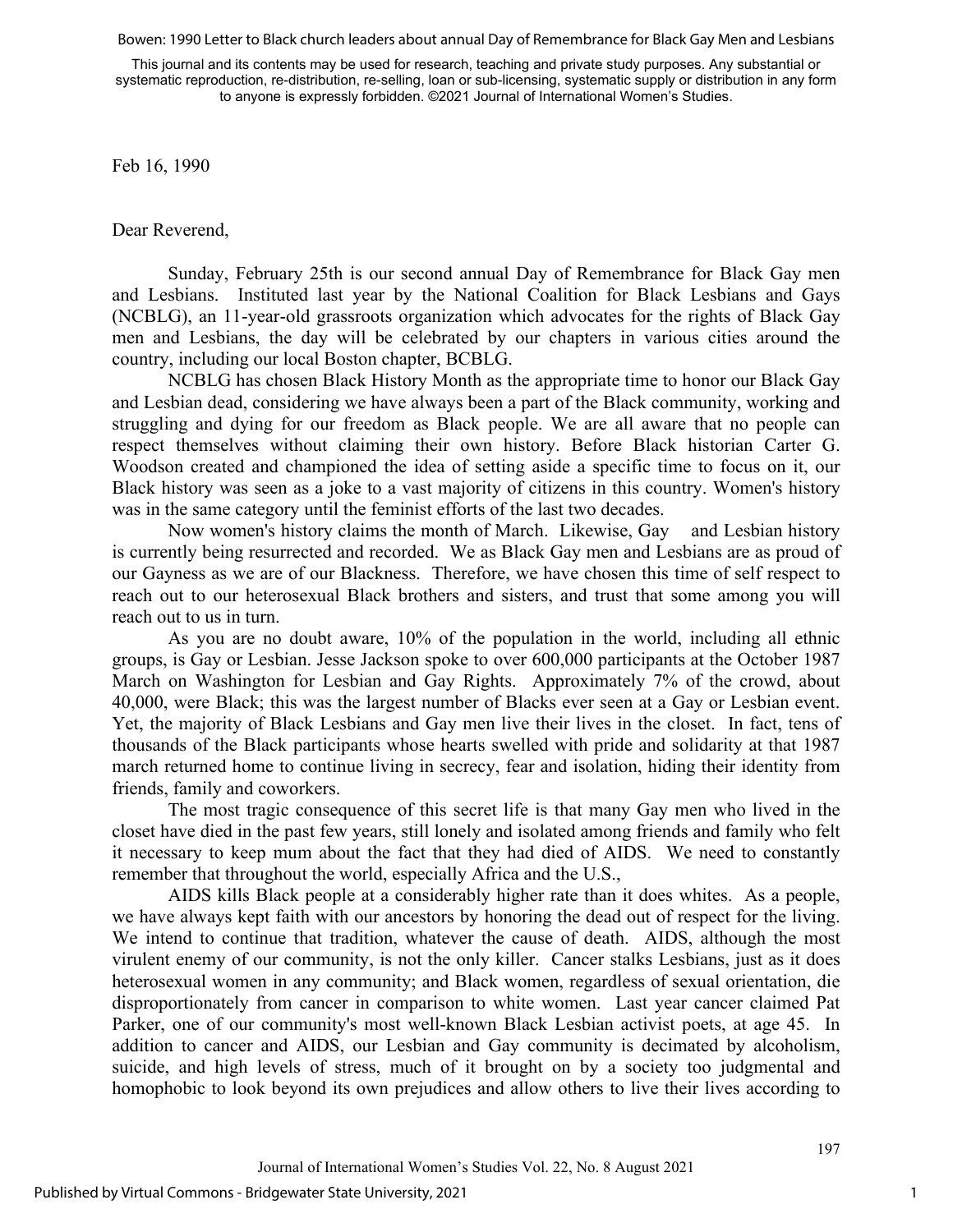their own conscience. One might expect oppressed groups who are targeted for attack because of their race or gender to be more understanding of the plight of those of us who are attacked because of our sexual orientation. Unfortunately, Blacks who are painfully aware of the danger in allowing an atmosphere of racial intolerance to build up, who speak out immediately when they hear a group of white supremacists spewing hatred toward Blacks, or who will not allow sexist behavior toward women, often unwittingly or complicitly allow an atmosphere of ranting and railing against homosexuals, which leads to hate crimes of harassment, assault, battery, mayhem and even murder. This tacit agreement by silent consent can and does lead to the death of Black Lesbians and Gay men at the hands of (generally) young men who have been allowed to think that if there's one group they can revile and physically attack with impunity, it's Gay men and Lesbians.

As painful as this attack is, however, it is not as painful as the turning away of friends and family. And this turning away is devastating, even in some cases life threatening. A recent study by the federal government shows that the suicide rate for Lesbian and Gay adolescents is higher than for any other group. Additionally, oppression of a targeted group causes depression within the group; and this depression shuts down the energy and creativity an oppressed people need in order to overcome obstacles. Black people are already so devastated by racism that we need all the support we can give to one another. When racism happens within the white Lesbian and Gay community, where does a Black Lesbian or Gay man go? To the Black community? But when Lesbian/Gay bashing, verbal and physical, is perpetrated by our own Black brothers and sisters and there is no Black voice raised against it, where then does a Black Lesbian or Gay man go? By withdrawing its approval and love, by shutting Lesbians and Gay men into a closet, the Black community loses many voices which could be raised, and much positive energy and creativity which needs to be utilized for the good of us all.

Even those Lesbians and Gay men who have status, education, money, talent and fame remain hidden deep in their closets because they fear the withdrawal of family and community support. Several prominent and well-respected Black people have lived and died too afraid of the scorn of public opinion and the withdrawal of family and/or friends to be able to come out with their true Gay or Lesbian identity even though "everyone knew" the truth. The legendary organizer Bayard Rustin was an early labor organizer and a disciple of A. Phillip Randolph. He was also a staunch Pan Africanist. A genius in creating strategies during the civil rights battles of the fifties and sixties, he was the chief architect of Martin Luther King Jr.'s 1963 March on Washington. Rustin was one of the few Black men who dared to live and speak as an openly Gay man - a radical act for his time in history. Author James Baldwin was another. Poet, philosopher, and educator Audre Lorde has lived an openly Lesbian life for over 25 years, speaking out for justice for all, including the indigenous peoples on several continents. Simon Nkoli, a Black South African anti-apartheid activist declared himself Gay in the middle of a treason trial four years ago and became an instant international hero within the movement. When Nkoli speaks, he eloquently links anti-apartheid and Gay/Lesbian struggles. He draws connections between all oppressions and liberation struggles, stating that we must be part of an inclusive politics and beingness which calls on the best within us.

This is NCBLG's message as well. Granted, it's going to be difficult for some of us to do so, but if we are to advance, it is crucial that we make the connection between all struggles for justice. It is important to realize that by giving me my rights you do not diminish, but actually enhance, your own. As we have learned from certain battles, for example the recent victory over Robert Bork's nomination to the Supreme Court, banding together in coalition for a common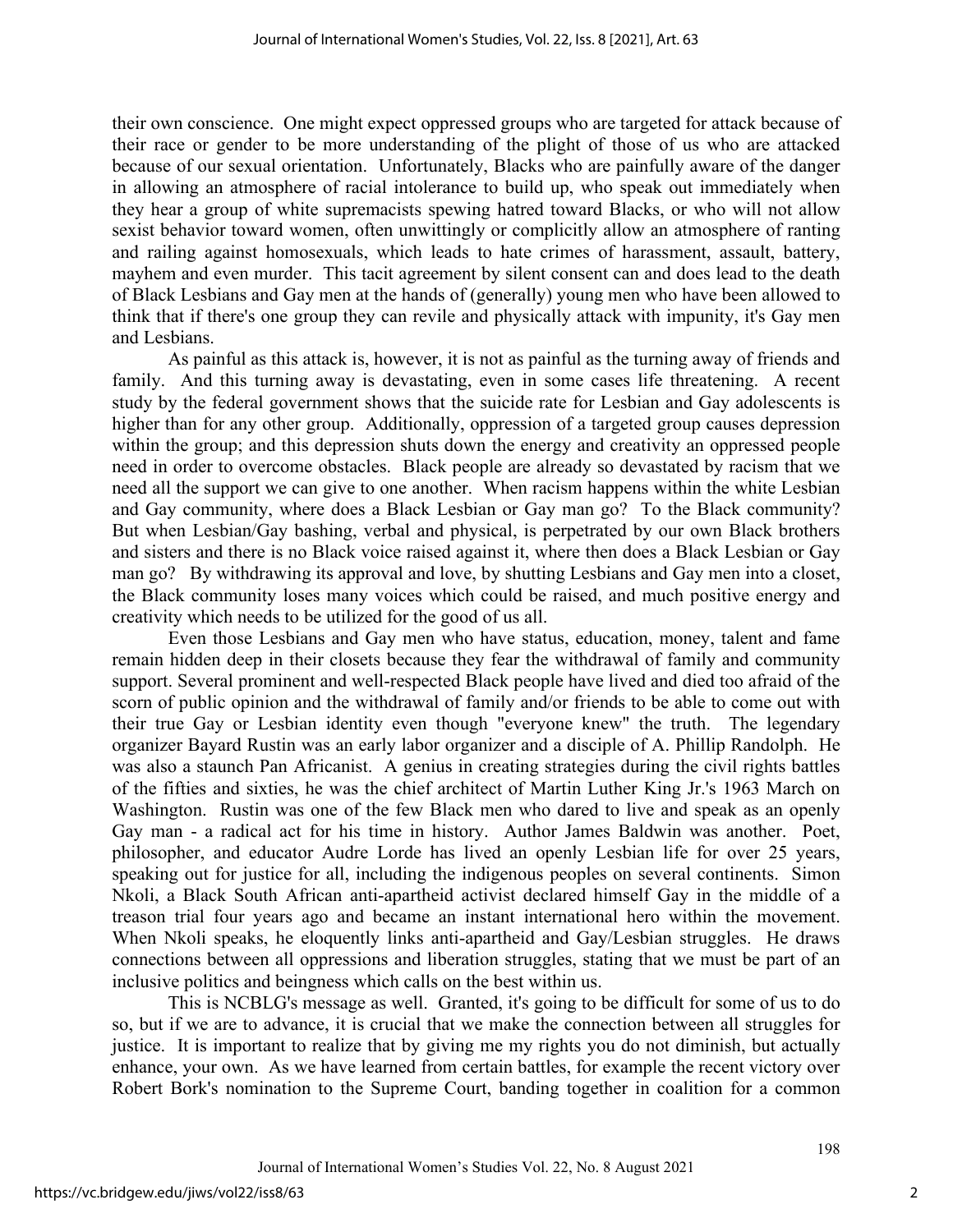cause works when the stakes are high. What we need to learn on a fundamental level is that an inclusive frame of mind, one that gives to others the same respect as a human being one expects for oneself, is not only a spiritual way to live, but a sensible one which allows us all to inhabit an earth where difference is respected. Only in this way can every person expect to go anywhere and be respected for who we are either as an individual who happens to be different, or as part of a group which is different from the majority.

This larger vision is beginning to develop. In early 1989, Reverend Carl Bean, the openly Gay Black pastor of Unity Fellowship Church of Los Angeles, was presented with the NAACP Image Award for his community work. And only last November, the first openly Gay Black politician, Keith St. John, was elected to the City Council in Albany, New York. But, famous or not, we all deserve to live without fear. And all of us who have had the courage to admit our identity to ourselves and embrace it need to be honored - even those who have had to take their secret to the grave.

Therefore, in 1989 NCBLG set aside the last Sunday in February, which falls on February 25th this year, to honor Black Gay men and Lesbians from any period in our recent or distant history. It is in that spirit that we ask your support, not as an endorsement of our life choices, but as a recognition that Black Gay men and Lesbians have always been part of the struggle for justice, even as our fellow travelers denied us that same justice because of our sexual orientation. We ask your support as fellow members of an oppressed ethnic group which recognizes that we are your brothers and sisters, fathers and mothers, daughters and sons, grandmothers and grandfathers; we are your friends, neighbors and co-workers. We live, work and worship among you, are oppressed for being Black, doubly oppressed for being Gay, and triply oppressed as women if we are Lesbians. We ask your support because we are standing up for ourselves and need to know that others stand with us in recognizing our right to live free of intimidation and fear. Your acknowledgement of our humanity and your support are critical to our survival.

We ask you to support us by taking up a special collection to help us continue doing our work within the Black Gay and Lesbian community and in the larger and far more hostile heterosexual community. We have all learned from our movement struggles that only by building liaisons with people of good will can we expect to bring about any change within our society. We have found this truth to be consistently self-evident, beginning with the Abolitionist Movement of the 19th century, through the Civil Rights Movement of the fifties and sixties, continuing through the Women's Movement and the Anti-war Movement of the seventies, and the Gay/Lesbian movement of the eighties. And with the steady beat throughout the century of the Pan Africanist movement.

Please consider conveying some of this information to your congregation and to others as well. By making people aware of the reasons for this day, you will help to foster the compassion and respect for others' choices that need to exist, particularly in a community made up of individuals who are inextricably bound together in a common oppression and beset by common enemies.

Thank you for reading this letter. If you find it impossible to speak on this matter, you might consider contacting a speaker to come to your church. If there is further information you would like, please write the address below.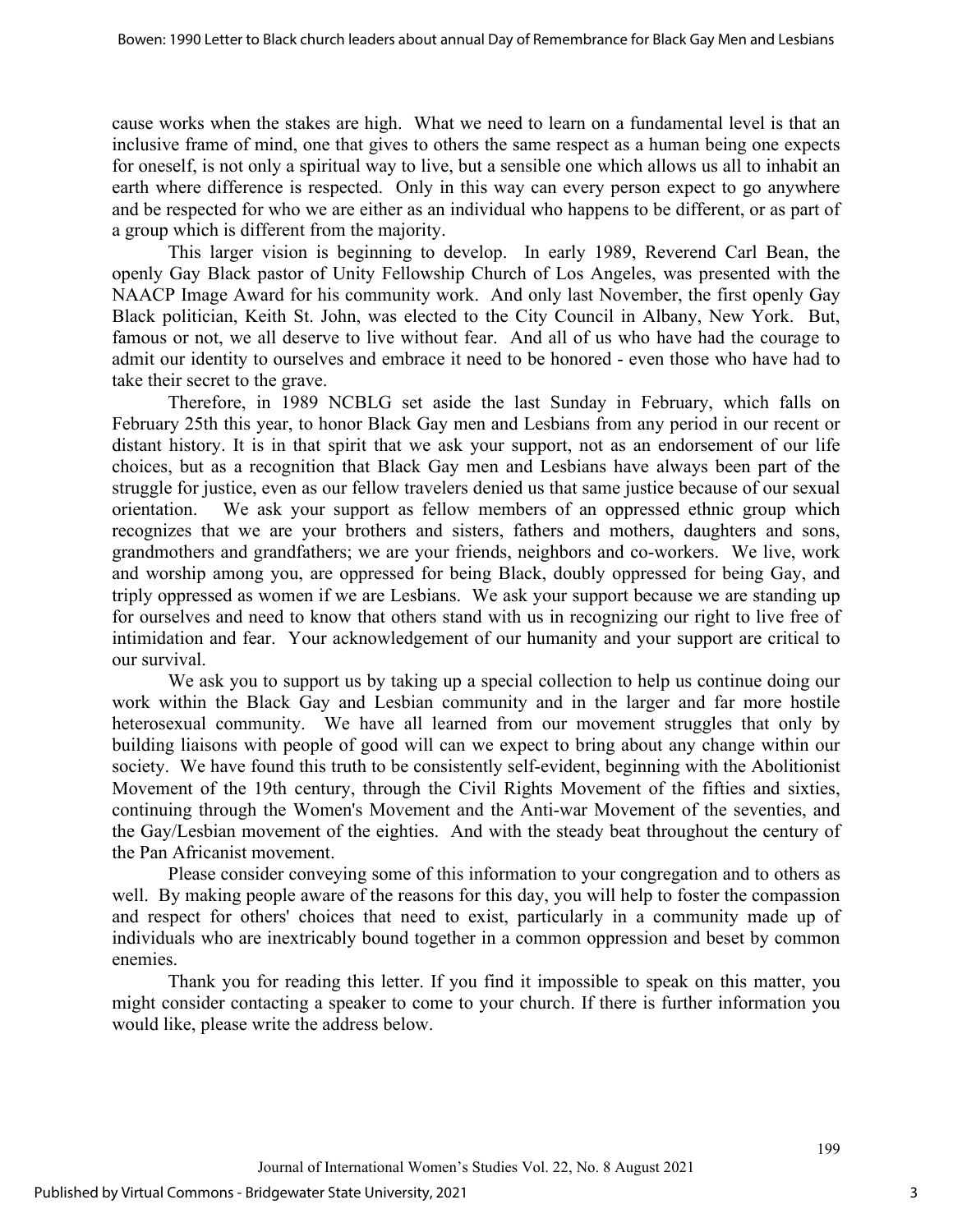Make checks payable to NCBLG and mail to:ANGELA BOWEN, NCBLG, P.O. BOX 426, CAMBRIDGE, MA. 02139 Toward Freedom,

Angela Bowen Co-Chair, National Coalition for Black Lesbians and Gays